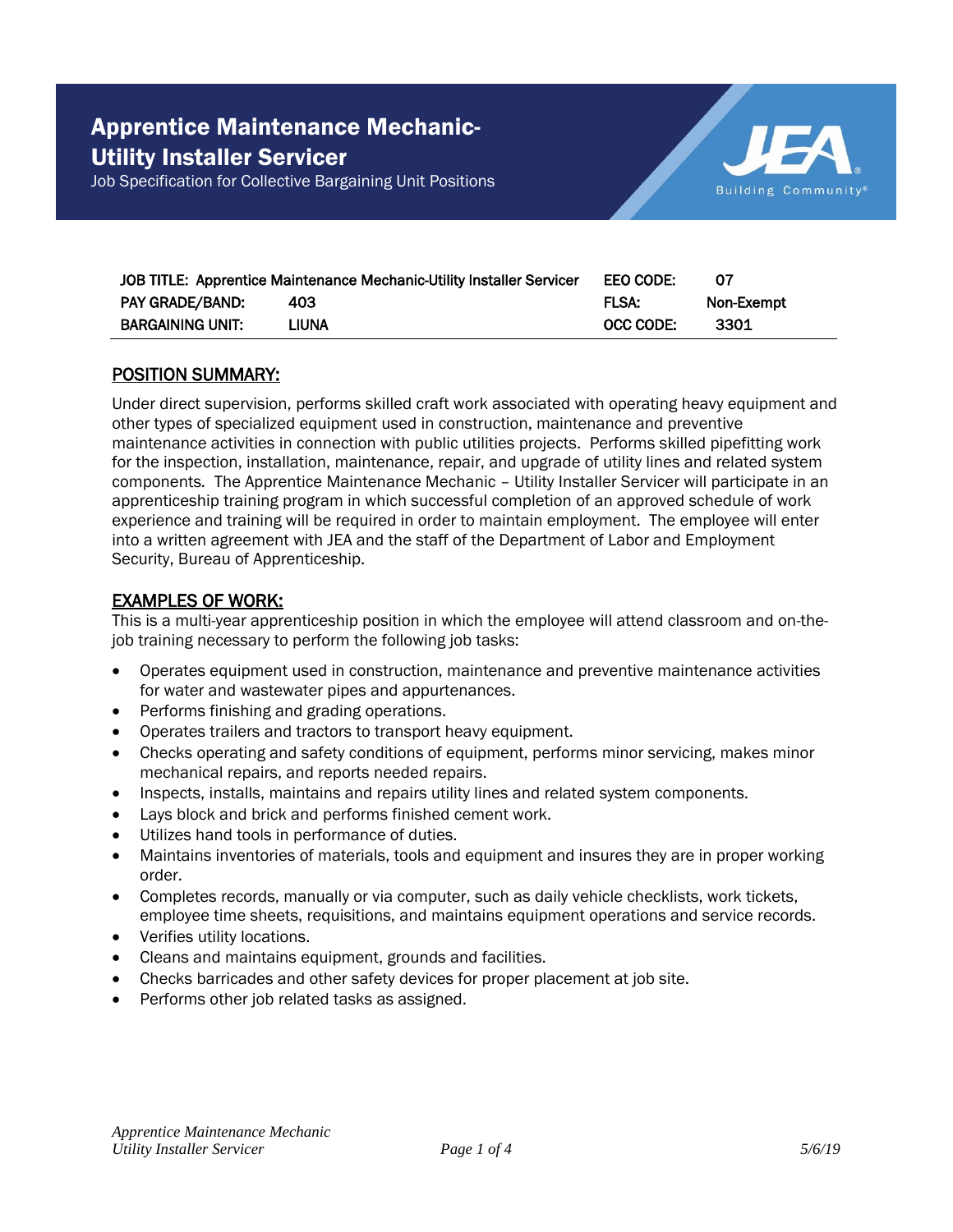# KNOWLEDGE, SKILLS, AND ABILITIES:

- Knowledge of the practices, procedures, techniques and hazards in operating and performing minor servicing of equipment used for construction, maintenance and preventive maintenance activities, and associated with the inspection, installation, maintenance and repair of utility lines and related system components.
- Knowledge of the equipment, tools and materials used in pipefitting, excavation, construction, and maintenance projects for utility lines and related system components.
- Knowledge of OSHA standards relating to the Competent Person Training Program.
- Knowledge of basic concrete block and brick laying and cement finishing work.
- Skill in operating equipment over public roads and rough terrain under adverse weather conditions.
- Skill in reading load charts, calculating loads and determining lifting ability of mechanical equipment (such as cranes) and rigging and lifting devices (such as straps).
- Skill in inspection, installation and maintenance of shoring systems required by OSHA's excavation standard, 1926.
- Skill in calculating slopes and other dimensions of excavations as required by OSHA's excavation standard, 1926.
- Ability to check operating and safety conditions and perform minor servicing of assigned equipment.
- Ability to read, comprehend and apply job-related materials such as written instructions, procedures, operational manuals, construction drawings, street guides, tap orders, and as-built drawings in English.
- Ability to perform arithmetic computations involving whole numbers, fractions, and decimals, and including determination of linear, square and cubic measurements.
- Ability to train, oversee, and monitor the work of others.
- Ability to maintain records (such as timesheets, daily and monthly evaluation sheets, Skill Evaluation Checklists, required training logs and sign-in sheets for required classes).
- Ability to operate personal computers, limited network systems, and related computer equipment.
- Ability to read, write and communicate effectively in English.
- Ability to demonstrate and promote excellent customer service with both internal and external customers. Work with the public in a courteous and helpful manner.
- Ability to establish and maintain an effective working relationship with others at all levels of the organization. Follow, assist and contribute in a teamwork environment.
- Ability to operate closed circuit television (CCTV) equipment for the inspection of sewers. Must be able to perform basic troubleshooting and maintenance of CCTV equipment using accompanying manuals. Must be able to operate the CCTV software using the on-board personal computer and video equipment.
- Ability to operate, maintain and perform basic troubleshooting activities on the vacuum sewer cleaning truck.
- Ability to read, interpret and implement policies and procedures, such as JEA's Water Main Work Procedure. This policy directly relates to the integrity of the potable water distribution system and public health.
- Ability to perform hydrostatic pressure and leakage tests for newly installed water mains, force mains and reclaimed water mains and calculate test results.
- Ability to calculate pipe volume and set chlorine dosage for disinfection of newly installed water mains.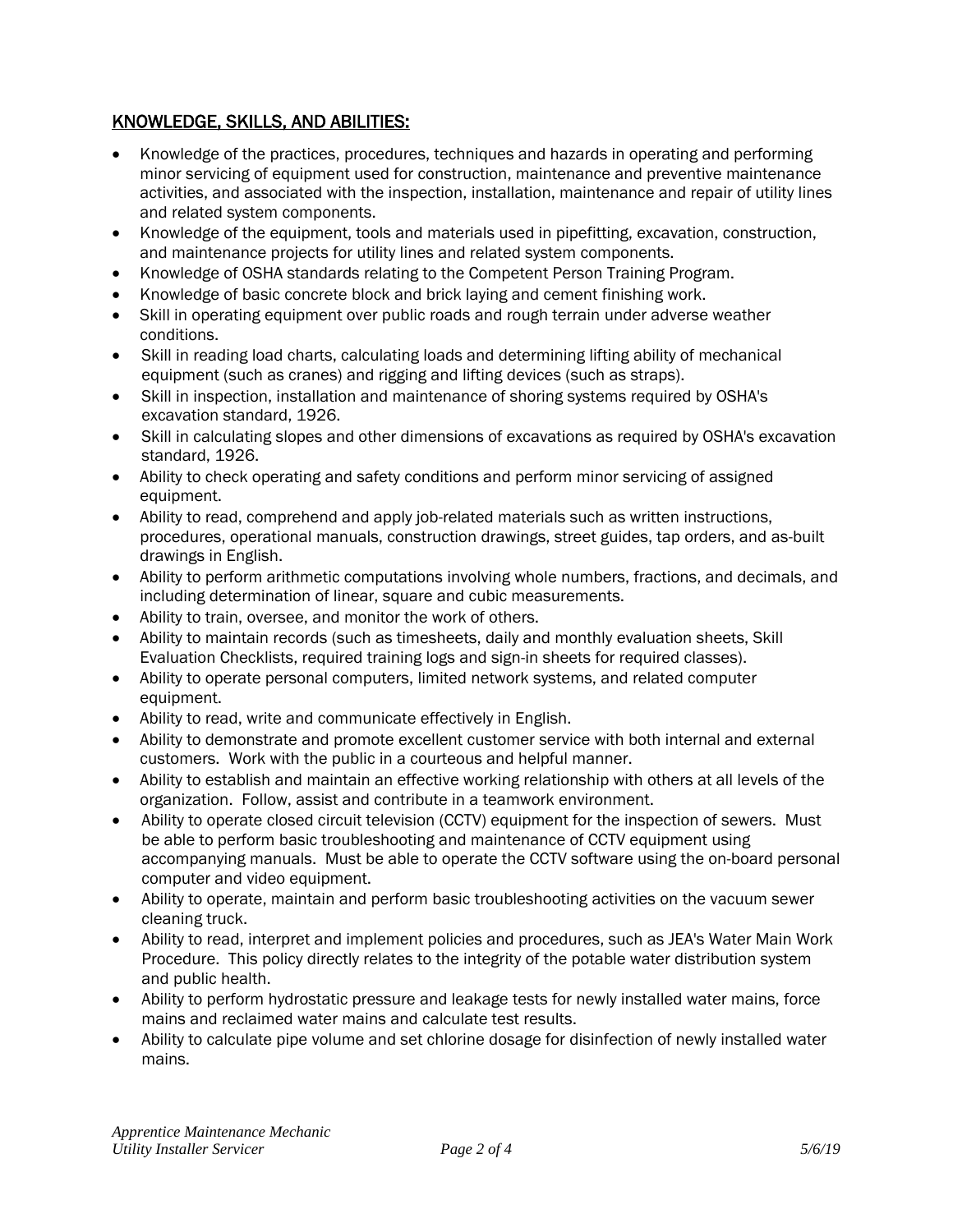- Ability to read and interpret water, sewer and reclaimed water system maps. Must be able to calculate slopes of sewers determine flow direction and calculate depth of sewers using invert and manhole rim elevations.
- Ability to collect and utilize Global Positioning System (GPS) data.
- Ability to determine proper pumping equipment for sewer bypass operations, taking into consideration flow and pump rates, and head conditions.
- Ability to calculate volumes of materials required such as soils, asphalt, etc.
- Ability to operate personal computer and laptop computer programs such as JEA's Field Management System, Work Management System, email, Geographic Information System, etc.

# OPEN REQUIREMENTS:

Must have a high school diploma or equivalent and pass the following:

- Physical Abilities Test that is representative of the physical demands of the job. (See physical requirements listed on position description.)
- Pre-employment examination and substance abuse testing prior to employment. (See physical requirements listed on position description.)

### LICENSING/CERTIFICATION/REGISTRATION

- A valid driver's license is required prior to employment and must be maintained during employment in this classification; additionally a Commercial Driver's License (CDL) of a certain level and/or with certain endorsements will be required, as will be described in this job specification.
- A valid Class B Commercial Driver's License must be obtained within six (6) months of employment and must be maintained during employment in this classification.
- Successful completion of the JEA Permit Required Confined Space course during the Apprenticeship Program.
- Successful completion of the JEA Trenching and Shoring, Competent Person course during the Apprenticeship Program.
- Passing the Florida Department of Environmental Protection (FDEP) Water Distribution System Operator Level III exam, and obtaining that license, during the Apprenticeship Program.
- A valid Class A Commercial Driver's License will be required prior to entering Level 3, Step 1 of the Apprenticeship Program and must be maintained during employment in this classification.

*Note: Successful completion of an approved schedule of work experience and training will be required during the entire apprenticeship period in order to maintain employment. Employees in this classification will enter into a written agreement with JEA and the State of Florida, Department of Labor and Employment Security, Bureau of Apprenticeship.*

SAFETY SENSITIVE: Yes - Operates Commercial Driver's License (CDL) classified vehicles, large trucks and/or constructions equipment.

### PROBATIONARY PERIOD: Twelve (12) Months

### PHYSICAL REQUIREMENTS:

| <b>Sitting</b>  | Up to 5 hours per day | Lifting        | Up to 5 hours per day |
|-----------------|-----------------------|----------------|-----------------------|
| <b>Walking</b>  | Up to 8 hours per day |                | Up to 50 max. pounds  |
| <b>Standing</b> | Up to 8 hours per day | <b>Pushing</b> | Up to 5 hours per day |
| <b>Bending</b>  | Up to 5 hours per day |                | Up to 50 max. pounds  |